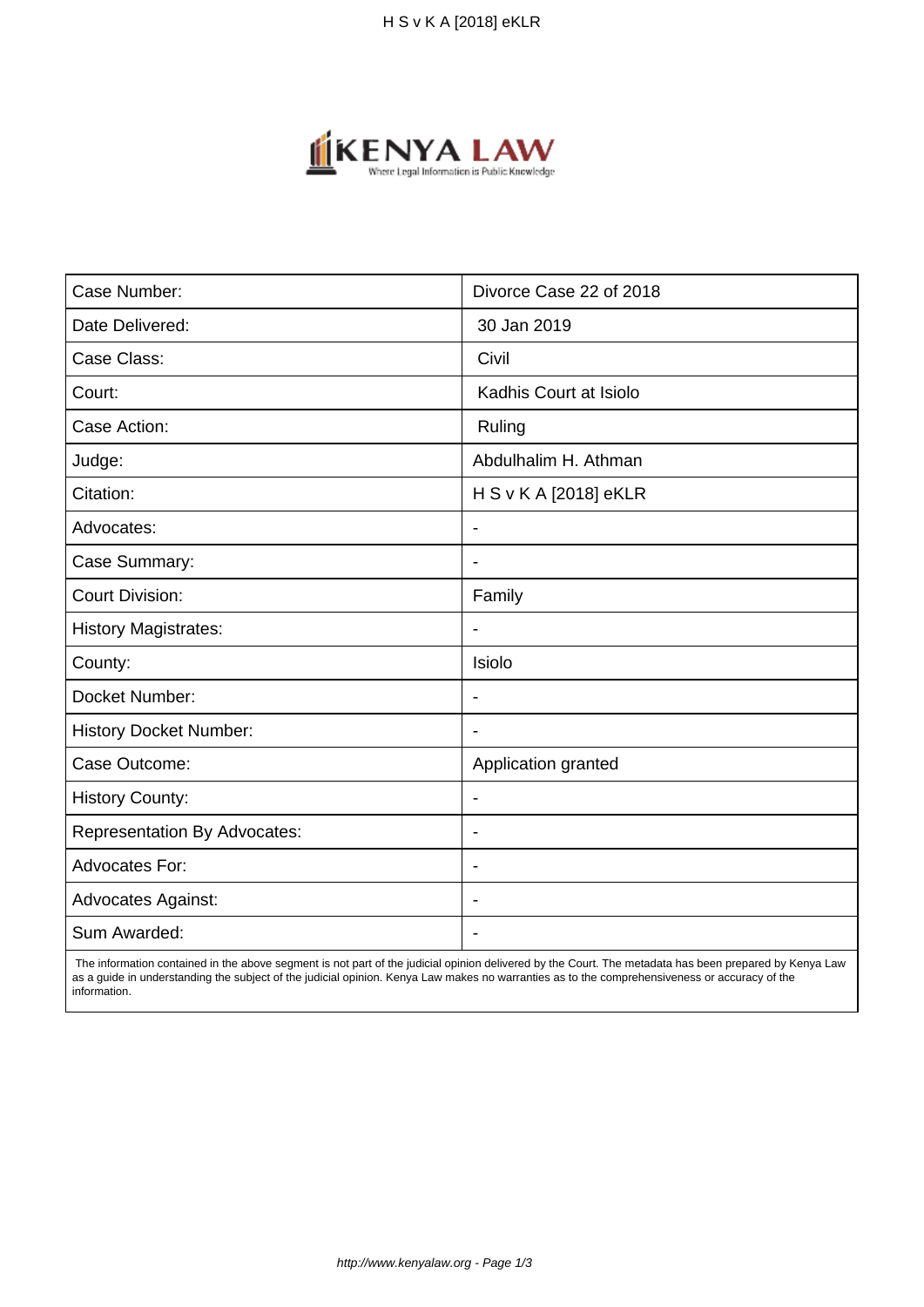#### **REPUBIC OF KENYA**

## **IN THE KADHI'S COURT AT ISIOLO**

# **DIVORCE CASE NO. 22 OF 2018**

**H S .......................................PLAINTIFF**

#### **VERSUS**

**K A................................. DEFENDANT**

## **RULNG**

This is a ruling on the issue of divorce between parties herein. The plaintiff prayed for dissolution of marriage on grounds of defendant's extra marital relationship and insults. After hearing of parties and evidence the court entered judgment on 4th September 2018. It found *''The plaintiff's prayer for dissolution of marriage cannot be granted for lack of evidence. The court is however cognisant of the reality that two human beings cannot be forced to forced to live together. Marriage cannot be forced at the onset. Islam envisages that couples may have during their marriage differences that negate the very objective of marriage and provided for divorce and khul'u* ". Appreciating parties cannot be forced to live together and objectives of marriage may not be realised if one party is reluctant, It gave parties three months to *''reconcile and observe their matrimonial vows and invest in improving their marriage''* but granted plaintiff liberty to apply for Khul'u if efforts still fail.

On post judgment proceeding over the status of the parties' marriage, the plaintiff still insisted on divorce. The defendant on his part still wanted his wife. He is a [particulars withheld] based at Mombasa. He is recently transferred and will be based in Nairobi from January 2019. He apologised to his wife and offered to give her his ATM back. He is willing to undergo AIDs test to remove any doubt about his status. He complained the plaintiff has denied him conjugal rights for more than one year. The plaintiff still insisted on divorce and to remain with the one child from their wedlock.

The defendant reluctantly agreed but under Khul'u. He admitted the dowry of KES 20,000.00 was not paid. He stated in the circumstances he earns KES 55,000.00 and has six other children from another marriage and would not be able to pay the plaintiff KES 16,000.00 per month as child maintenance. He urged court to distribute fairly to all his children. He also prayed that the plaintiff should leave the matrimonial home in Isiolo, since it is his and he has nowhere to take his six children while the plaintiff has only one child with him. The plaintiff opposed the issue of leaving the matrimonial home stating she has a stake in it.

The right to divorce under Islamic law is vested in the husband unless specifically delegated to his wife by the husband. The courts are also vested with powers to dissolve marriages if a wife can prove sufficient ground under the law or through the Khul'u instrument popularly referred to as buying the divorce. It is provided under Qur'an:2:229 where the wife fears inability to fulfil her matrimonial obligations to her husband.

**''....Then if you fear that they would not be able to keep the limits ordained by Allah then there is no sin on either of them if she gives back (the mahr or part o it) for her al- khul'u (divorce). These are the limits ordained by Allah so do not transgress them and whomsoever transgresses the limits ordained by Allah then such are the zalimun (wrongdoers)''. Al Baqarah: 229**

The Prophet Muhammad [may peace and blessings be upon] him ruled favour of the wife for divorce through Khul'u provided she returns the dowry, in the case of the celebrated case of wife of Thabit Ibn Qays Ibn Shimas.

Ibn Abbas (R.A.) narrated that the wife of Thabit Ibn Qays Ibn Shimas told the prophet (PBUH) : ' **O prophet, I have no problem with my husband's conduct and piety but I hate to 'apostasy in Islam' (not able to observe the limits of Allah in marriage), the prophet asked her, ' will you return to his farm" (dowry) she said 'yes'; the prophet then told Thabit, 'accept back the farm and divorce her.'** In Dar al Qutny's version, the lady said : ' I am ready to return the farm and more', the prophet said :